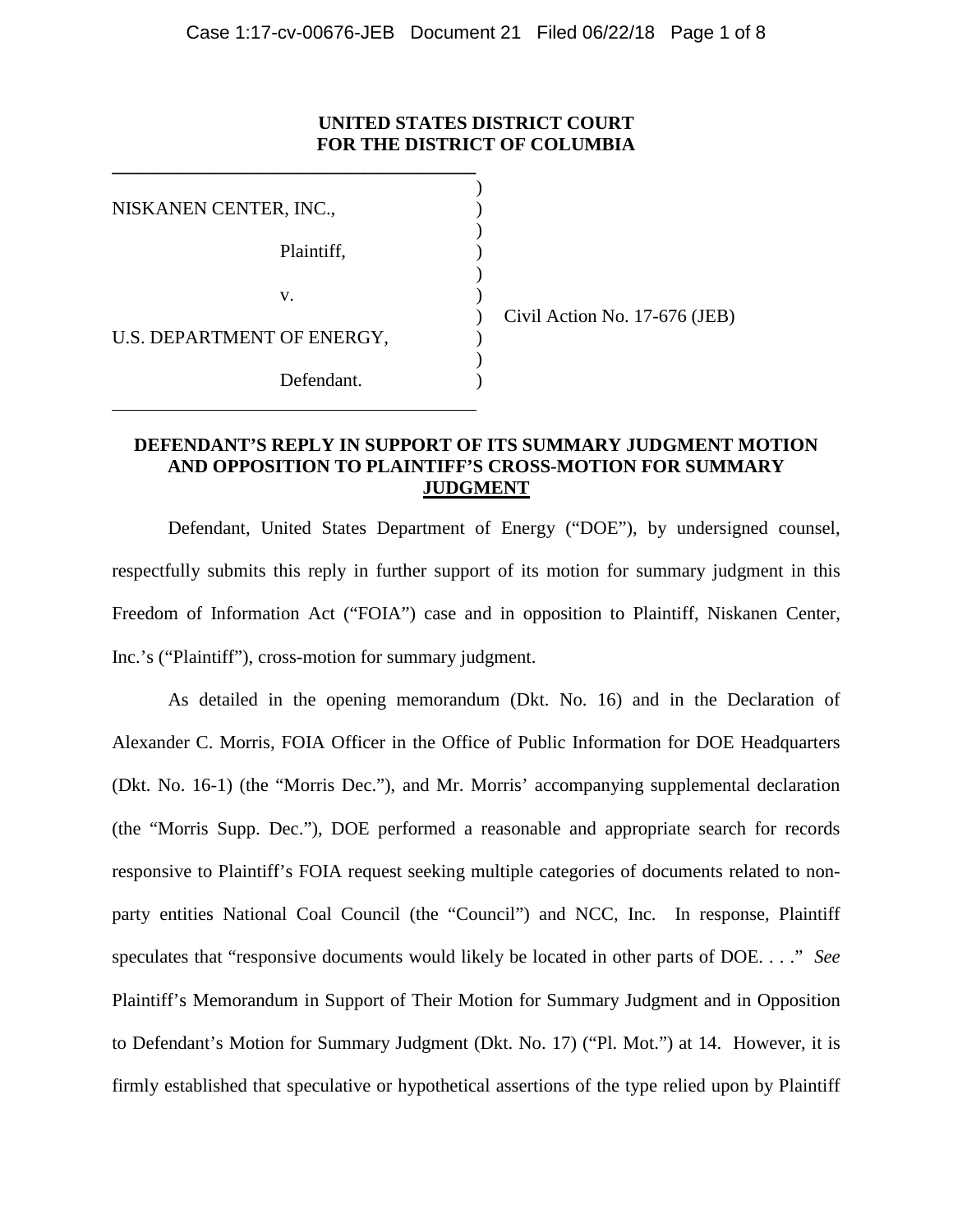## Case 1:17-cv-00676-JEB Document 21 Filed 06/22/18 Page 2 of 8

are insufficient to raise a material question of fact with respect to the adequacy of an agency's search. *See, e.g., Lasko v. U.S. Dep't of Justice*, 10-cv-5068, 2010 WL 3521595, at \*1 (D.C. Cir. Sept. 3, 2010) (per curiam) (explaining that the adequacy of the search is not undermined by mere speculation that additional documents might exist); *Oglesby v. U.S. Dep't of the Army*, 920 F.2d 57, 67 n.13 (D.C. Cir. 1990); *Elliott v. National Archives & Records Admin.*, 06-cv-1246 (JDB), 2006 WL 3783409, at \*3 (D.D.C. Dec. 21, 2006) (noting that speculative claims about the existence of other documents cannot rebut the presumption of good faith accorded to agency declarations).

Additionally, relying upon an incorrect standard, Plaintiff challenges DOE's withholding of exempt material pursuant to FOIA Exemption 4 and alleges that DOE has not released all segregable non-exempt information. However, as the Morris Declarations and the accompanying Declaration of Janet Gellicci, NCC, Inc.'s CEO (the "Gellicci Dec."), demonstrate, DOE carefully reviewed the responsive records and redacted only as much as was necessary to protect NCC, Inc.'s confidential and privileged business information.

For the reasons set forth below and in DOE's initial memorandum, its motion for summary judgment should be granted and Plaintiff's cross-motion should be denied.

#### **ARGUMENT**

# **I. DOE CONDUCTED A REASONABLE AND ADEQUATE SEARCH FOR RESPONSIVE RECORDS**

In response to DOE's motion, Plaintiff asserts three challenges to the adequacy of DOE's search: (1) Plaintiff speculates that "responsive documents would likely be located in other parts of DOE. . . ."; (2) Plaintiff claims there is "no indication that the search was also designed to locate hard copy or electronic files designated 'NCC, Inc.'"; and (3) Plaintiff notes that DOE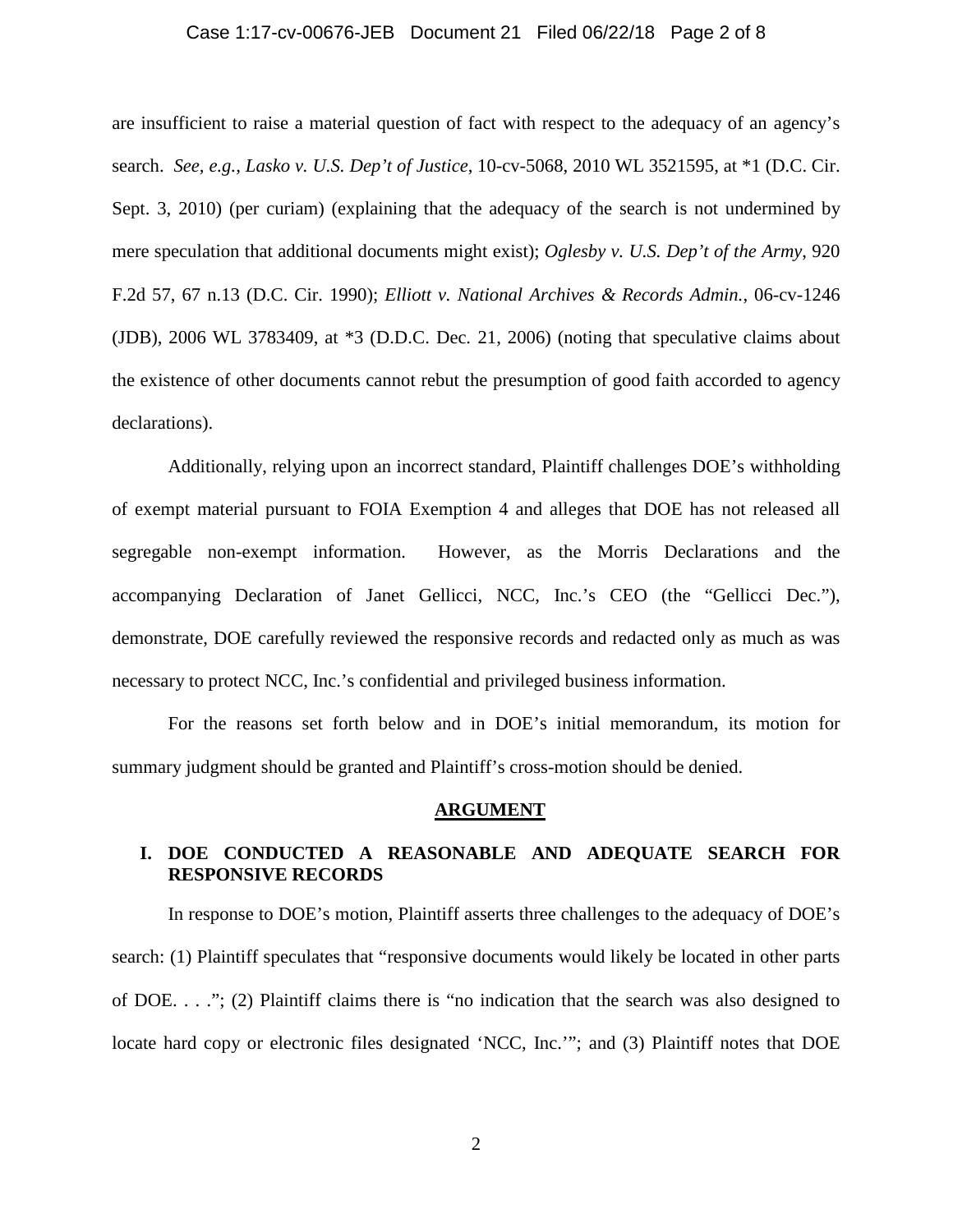### Case 1:17-cv-00676-JEB Document 21 Filed 06/22/18 Page 3 of 8

neither released nor withheld any documents from the timeframe 1986-2008. *See* Pl. Mot. at 14. None of these claims is adequate to defeat summary judgment.

First, it is firmly established that "[a]n adequate search may be limited to places most likely to contain responsive documents." *See*, *e.g.*, *Defenders of Wildlife v. U.S. Dep't of Interior*, 314 F. Supp. 2d 1, 10 (D.D.C. 2004); *Blank Rome LLP v. Dep't of the Air Force*, 15-cv-1200 (RCL), 2016 WL 5108016, at \*5 (D.D.C. Sept. 20, 2016) ("[T]he search was properly limited to the place most likely to contain responsive documents."). As explained in the Morris Declarations, DOE searched its Office of Fossil Energy because it is "the office within DOE tasked with providing primary support to the [Council] in [the Council's] charter," and, as such, "has the responsibility for managing [the Council's] records." Morris Sup. Dec. ¶ 8. Thus, it is the location that maintains records of the type requested by Plaintiff in its FOIA request to the extent such records exist within DOE's files. *Id*. at ¶ 9. Consequently, DOE properly conducted its search in the location most likely to contain responsive records and did, in fact, find responsive records in that location.

Second, as explained in the Morris Declarations, and as evidenced by the fact that NCC, Inc. documents were, in fact, located, DOE did search for responsive documents related to NCC, Inc. Morris Dec. ¶¶ 15, 16, 25-26; Morris Sup. Dec. ¶ 10.

Finally, contrary to Plaintiff's claim, DOE's search was not inadequate simply because DOE did not locate any documents from the timeframe 1986-2008. Assuming for the sake of argument that responsive documents from that timeframe did exist within DOE's files at some point, it does not follow that they have remained in DOE's custody all these many years later and that they were still within DOE's files at the time of Plaintiff's FOIA request. *See, e.g., Wilbur v. CIA*, 355 F.3d 675, 678 (D.C. Cir. 2004) ("Contrary to [plaintiff's] assertion on appeal, the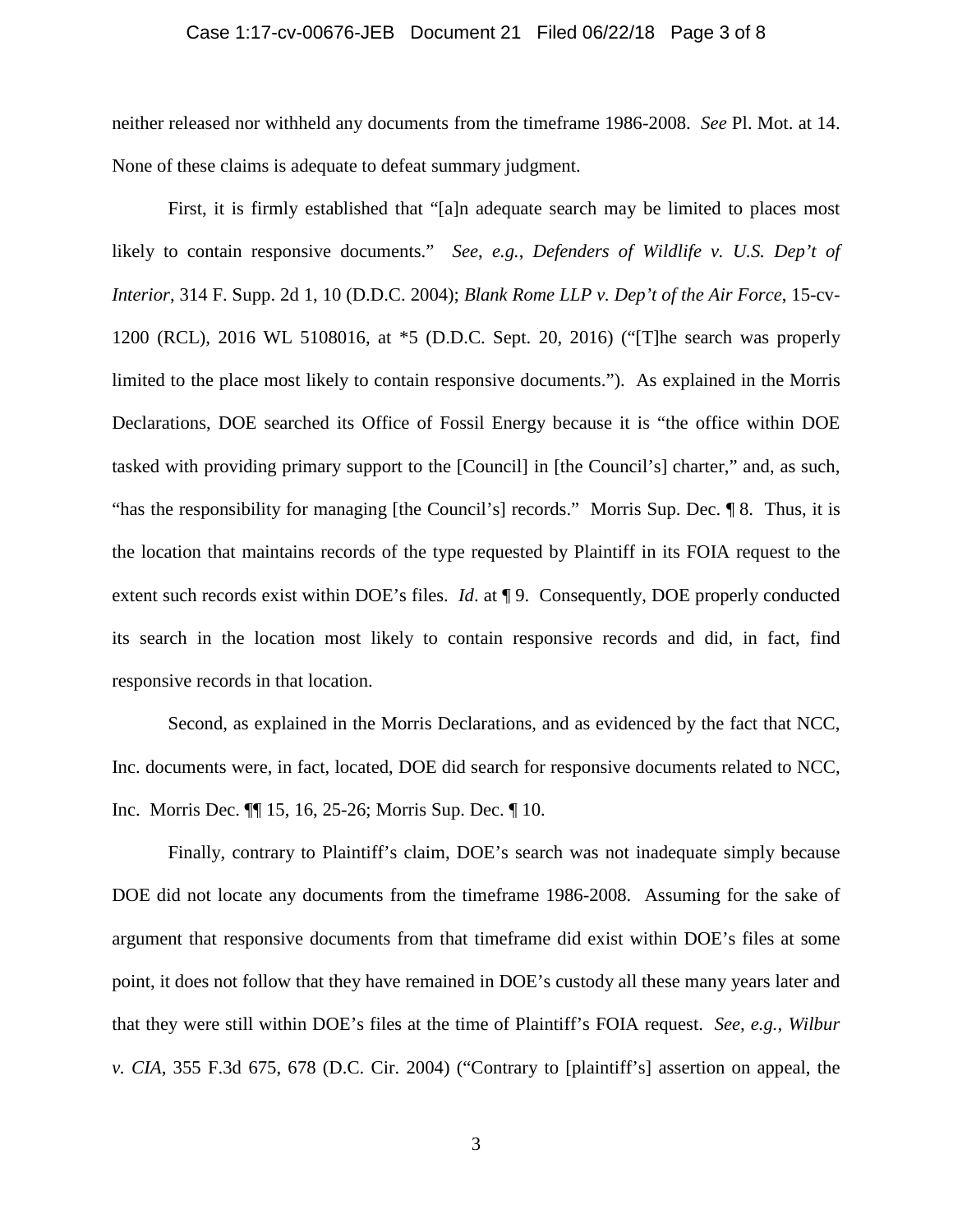### Case 1:17-cv-00676-JEB Document 21 Filed 06/22/18 Page 4 of 8

fact that responsive records once existed does not mean that they remain in the [agency's] custody today. . . ."); *Amuso v. U.S. Dep't of Justice*, 600 F. Supp. 2d 78, 89 (D.D.C. 2009) ("Even if the FBI's [field office] once maintained records that may have been responsive to plaintiff's FOIA request, the FBI's failure to locate them now does not weaken the FBI's position [that it conducted a reasonable search]."). As this Court has explained:

> When an agency cannot locate a document, FOIA only requires the agency to show that it has made a reasonable search. *Weisberg*, 745 F.2d at 1485. Nothing in the law requires the agency to document the fate of documents it cannot find. If a reasonable search fails to unearth a document, then it makes no difference whether the document was lost, destroyed, stolen, or simply overlooked.

*Roberts v. U.S. Dep't of Justice*, 92-cv-1707 (NHJ), 1995 WL 356320, at \*2 (D.D.C. Jan. 29, 1993); *see also Amuso*, 600 F. Supp. 2d at 89 (same); *West v. Spellings*, 539 F. Supp. 2d 55, 62 (D.D.C. 2008) ("While four files were missing, FOIA does not require [the agency] to account for them, so long as it reasonably attempted to locate them.").

The Morris Declarations set forth the reasonable and appropriate search methods employed by DOE to locate responsive records from the entire timeframe of Plaintiff's request. Although not required to account for the fate of the records from the earlier time period of Plaintiff's FOIA request – some of which would now be more than 30 years old – as explained in the Supplemental Morris Declaration:

> [The Office of Fossil Energy] provided all relevant documents within its possession to [DOE's Office of Public Information]. According to [the Office of Fossil Energy], if older documents were no longer within the possession of [the Office of Fossil Energy], it is due to [the Office of Fossil Energy's] historical document management processes. Since approximately 2015, DOE has followed National Archives and Records Administration's (NARA) General Records Schedule 6.2 for the disposition of Federal Advisory Committee records (pursuant to which certain records are transferred to NARA when they are 15 years old), which rescinded the old General Records Schedule for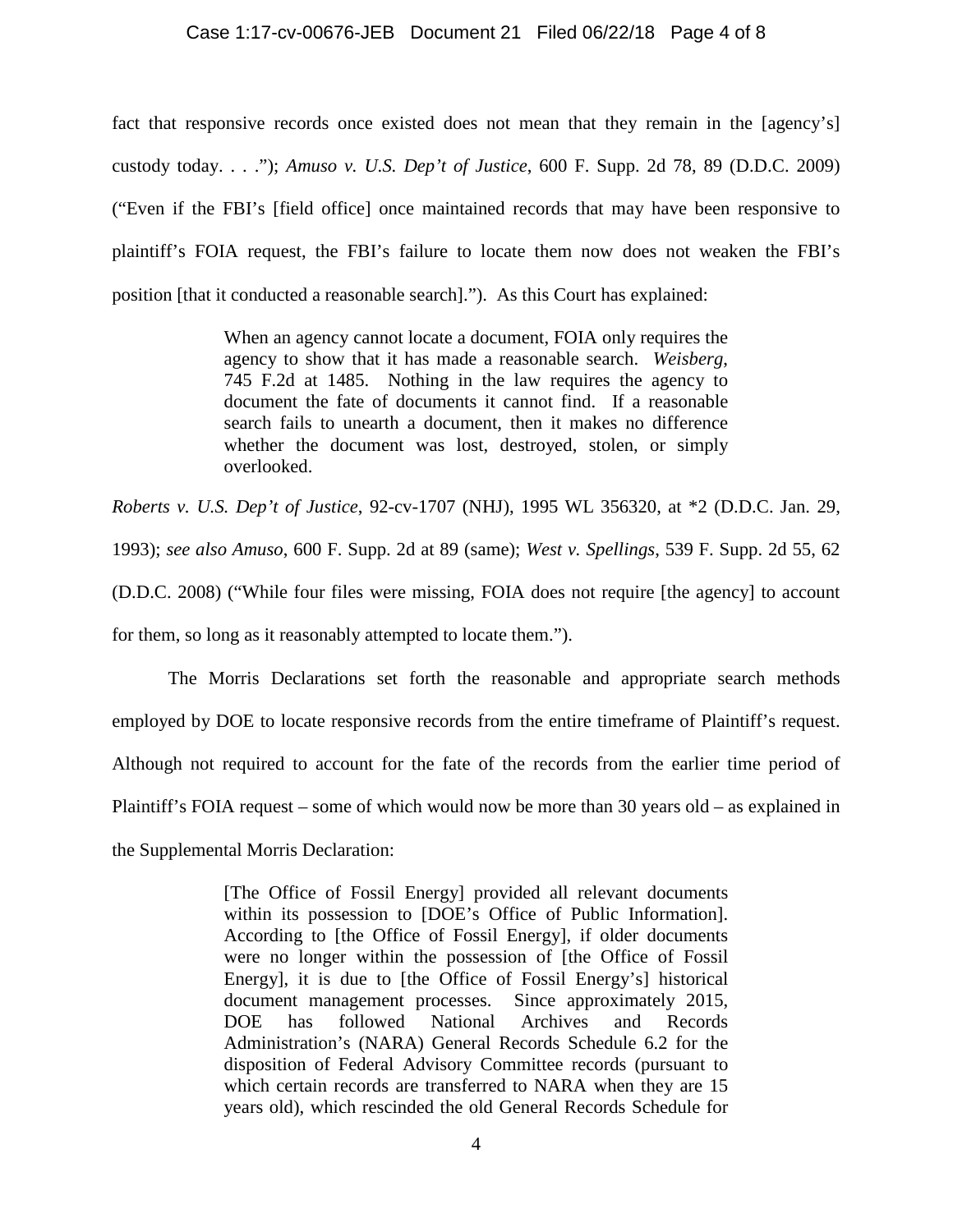committees (pursuant to which certain records could be transferred to NARA when they were three years old).

Morris Sup. Dec. ¶ 13. As the Morris Declarations demonstrate, DOE performed a reasonable search for responsive documents covering the entire time period noted in Plaintiff's FOIA request. The fact that DOE did not locate documents from the earliest part of that more than 30 year period does not indicate that the search was somehow inadequate or that DOE is not entitled to summary judgment.

# **II. DOE PROPERLY INVOKED EXEMPTION 4 AND RELEASED ALL REASONABLY SEGREGABLE MATERIAL**

Plaintiff asserts that the *National Parks* test applies to the determination of whether DOE appropriately withheld information under Exemption 4. Pl. Mot. at 21-25. Plaintiff's argument is premised on its claim that the withheld information was involuntarily provided to DOE because Plaintiff incorrectly contends it "was provided to DOE by a federal advisory committee and/or its non-profit alter ego – entities that exist *solely* to advise the federal government . . . ." *Id.* at 22. Plaintiff is incorrect. The Council and NCC, Inc. are not one in the same. As NCC, Inc. CEO Janet Gellici explains in her declaration:

> Since the [Council] is a self-funded organization and receives no financial support from the U.S. Department of Energy ("DOE"), [NCC, Inc.] was created as a private  $501(c)(6)$  to handle all of the business activities required to fulfill the [Council's] charter. . . . There is a strict division kept between business activities of NCC, Inc. and the Federal Advisory Committee Act ("FACA") activities of the [Council].

Gellici Dec. ¶ 2.

As both Janet Gellici and Alexander Morris attest in their declarations, the subject documents were provided to DOE voluntarily. Gellici Dec. ¶ 5; Morris Dec. ¶ 33; Morris Sup. Dec. ¶ 14. Plaintiff points to no authority that suggests otherwise and the case upon which Plaintiff relies, *Center for Public Integrity v. U.S. Department of Energy*, 234 F. Supp. 3d 65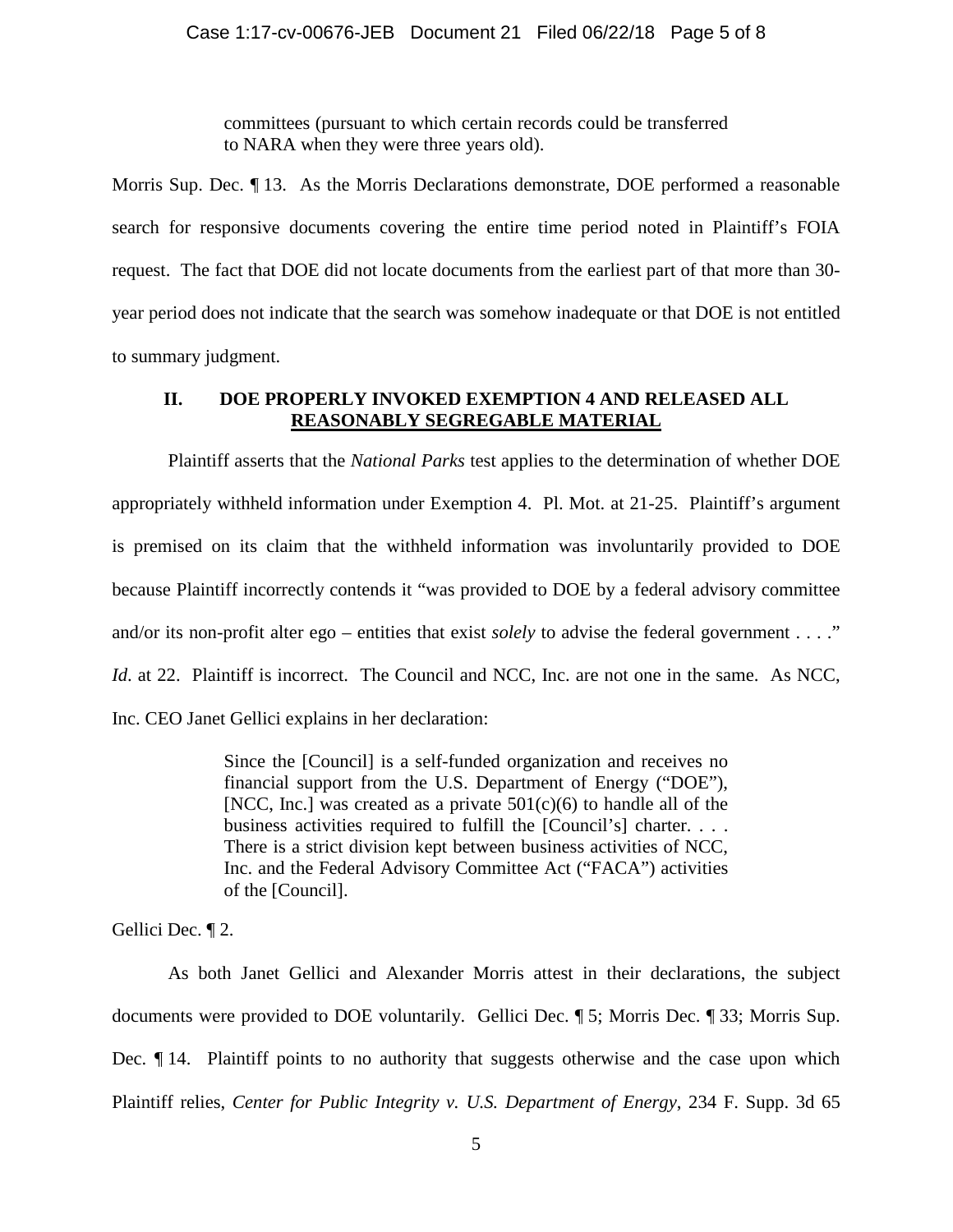### Case 1:17-cv-00676-JEB Document 21 Filed 06/22/18 Page 6 of 8

(D.D.C. 2017), does not support Plaintiff's contention that the *National Parks* test applies. *Center for Public Integrity* involved a government contractor that operated a government-owned nuclear laboratory that was overseen by DOE. *Id*. at 70-71. There, the Court concluded that "where an agency requests information from a regulated entity that it would otherwise have the legal authority to compel the resulting productions are involuntary and the *National Parks* test controls." *Id.* at 75. Such circumstances do not exist here. NCC, Inc. is not a "regulated entity," as was the government contractor in *Center for Public Integrity*, and there is no similar "legal authority" permitting DOE to compel it to provide the subject documents.

Thus, since the documents at issue were voluntarily provided, the Court's analysis is governed by *Critical Mass Energy Project v. Nuclear Regulatory Commission* ("*Critical Mass II"*), and information is confidential, and properly protected under Exemption 4, "if it is of a kind that would customarily not be released to the public by the person from whom it was obtained." 975 F.2d 871, 879 (D.C. Cir. 1992) (en banc). As Janet Gellici explains in her declaration: "[D]ocuments such as the ones at issue are routinely kept in confidence by NCC, Inc. They are not customarily shared with anyone outside of NCC, Inc. including those at DOE." Gellici Dec. ¶ 5. Ms. Gellici further explains that the information is of such a confidential nature that its disclosure would cause considerable harm to NCC, Inc. by, for example, dissuading members from joining the Council or by "caus[ing] reputational harm to NCC, Inc. that could lead to the public discrediting of [the Council] and its reports." *Id*. at ¶¶ 6-7. Therefore, it was properly withheld pursuant to Exemption 4.

Additionally, although Plaintiff concedes that Exemption 4 also protects commercial material that is privileged (*see* Pl. Mot. at 33), Plaintiff incorrectly contends that DOE improperly withheld a privileged legal memorandum. As explained in the Supplemental Morris

6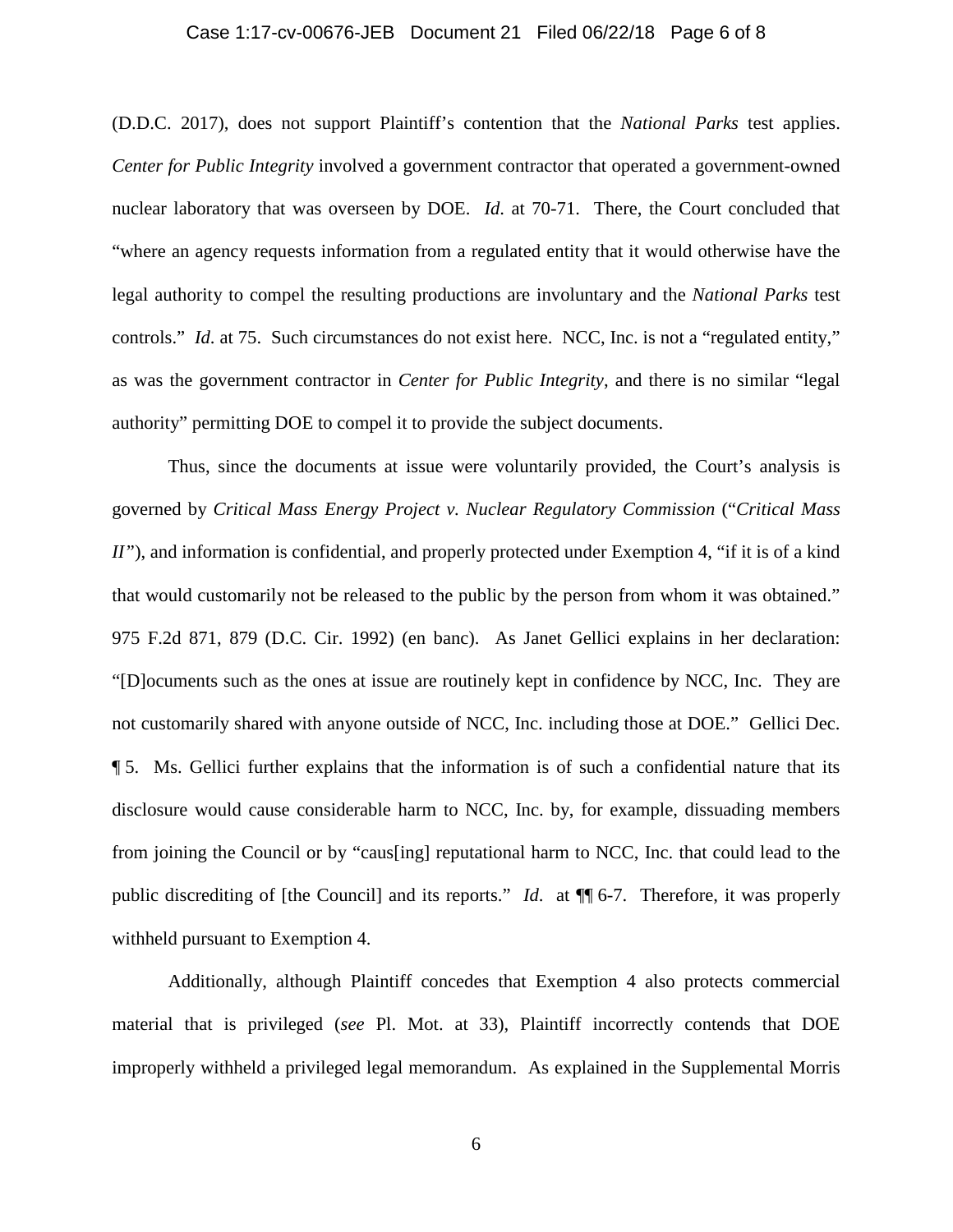#### Case 1:17-cv-00676-JEB Document 21 Filed 06/22/18 Page 7 of 8

Declaration and the *Vaughn* Index, the legal memorandum was prepared "by NCC, Inc.'s outside counsel for NCC, Inc.'s [in house] counsel regarding litigation strategies in potential private litigation" concerning "confidential financial information related to its brokerage account." *See*  Morris Decl., Exh. F, at 2; Morris Sup. Dec. ¶ 22. As such, it is subject to the protections of the work product privilege. *See* Fed. R. Civ. P. 26(b)(3). Therefore, it was properly withheld.<sup>[1](#page-6-0)</sup>

Finally, as Alexander Morris explains, he undertook an extensive and careful review of the responsive documents to ensure that all reasonably segregable, non-exempt information was released to Plaintiff. *See* Morris Decl. ¶¶ 35, 38; Morris Sup. Decl. ¶¶ 19-23.

[Remainder of page intentionally left blank.]

<span id="page-6-0"></span> $1$  In its discussion of privileged material, Plaintiff references the portion of an "agenda item referring to private litigation" that was withheld from Document No. 1 from the September 13, 2017, production. *See*  Pl. Mot. at 36. To the extent Plaintiff intends to suggest that information was withheld because it is privileged, that is incorrect. It was withheld because it contains "information related to NCC, Inc.'s potential private litigation related to NCC, Inc. regarding a brokerage account." *See* Morris Decl., Exh. F, at 1; Morris Sup. Dec. ¶ 19. Therefore, it is the kind of information that NCC, Inc. would not customarily release to the public as doing so would significantly hinder NCC, Inc.'s ability to make decisions concerning private litigation.